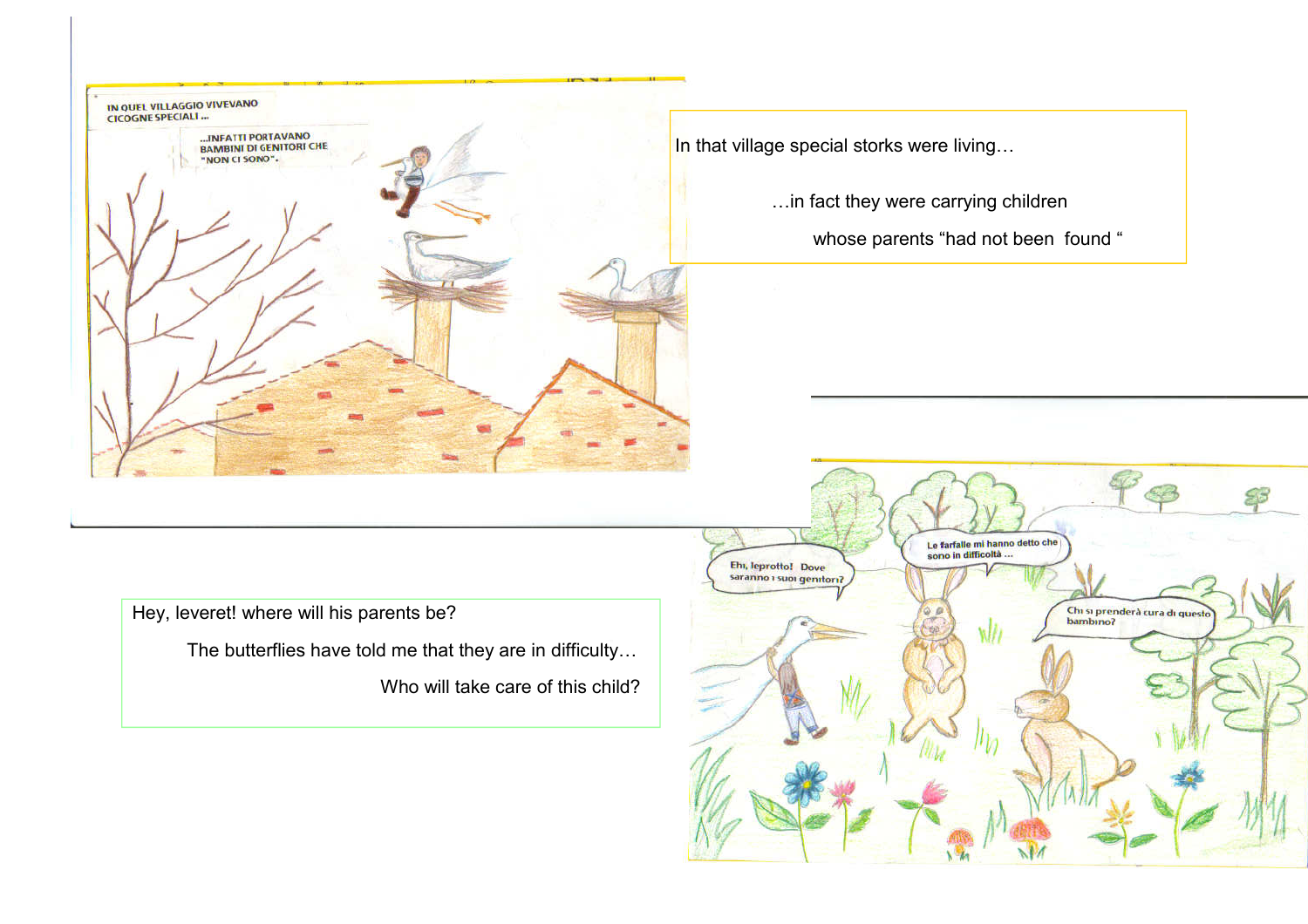

But not always the storks found them...

I am sorry, I have not found the uncles clock : I will take you to the elves.

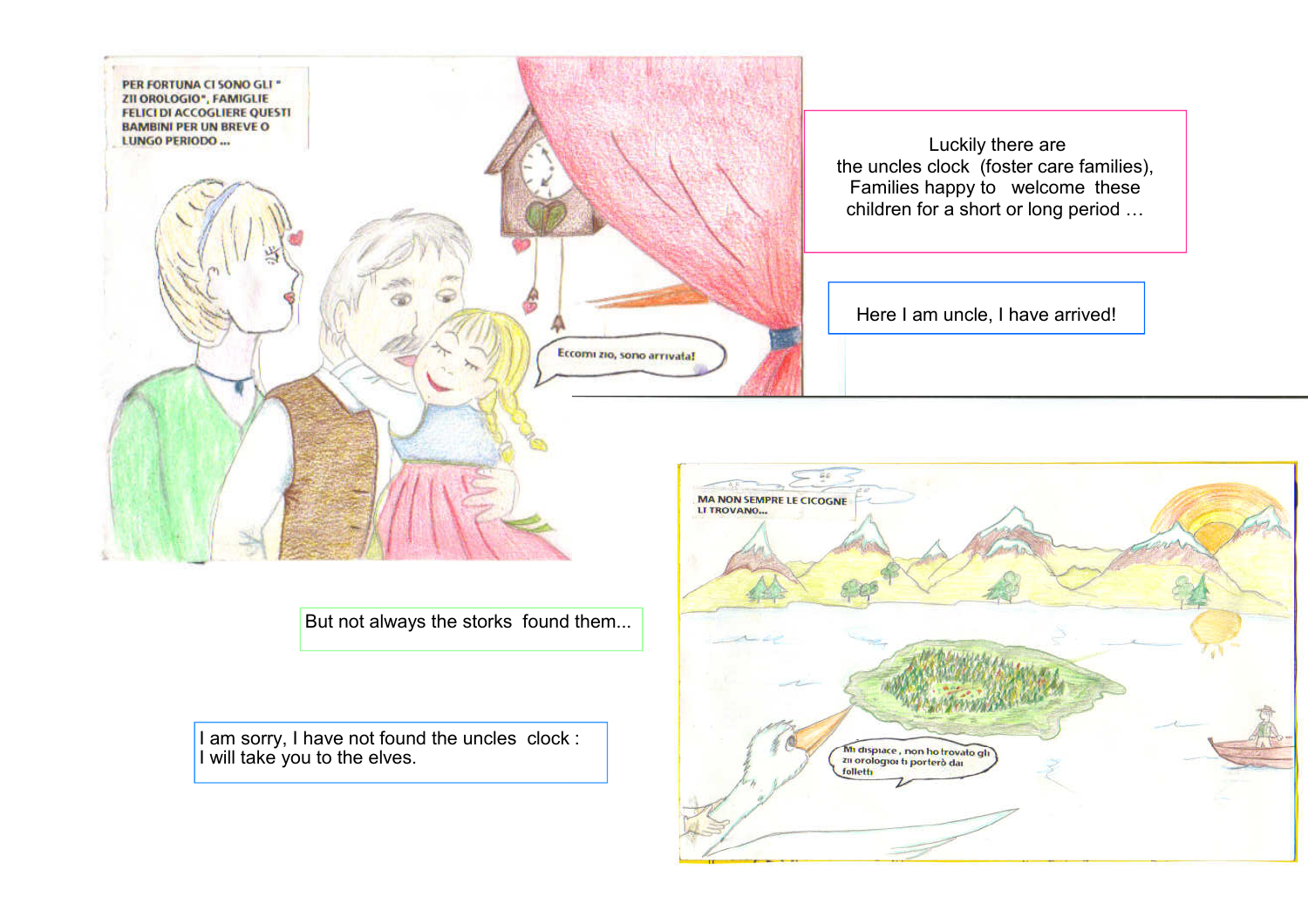![](_page_2_Picture_0.jpeg)

Do you remember… your father and your mother?

The Wizard has arrived!

Hew will take Anna, Luca and Gianni

To their parents. The new ones!

![](_page_2_Picture_5.jpeg)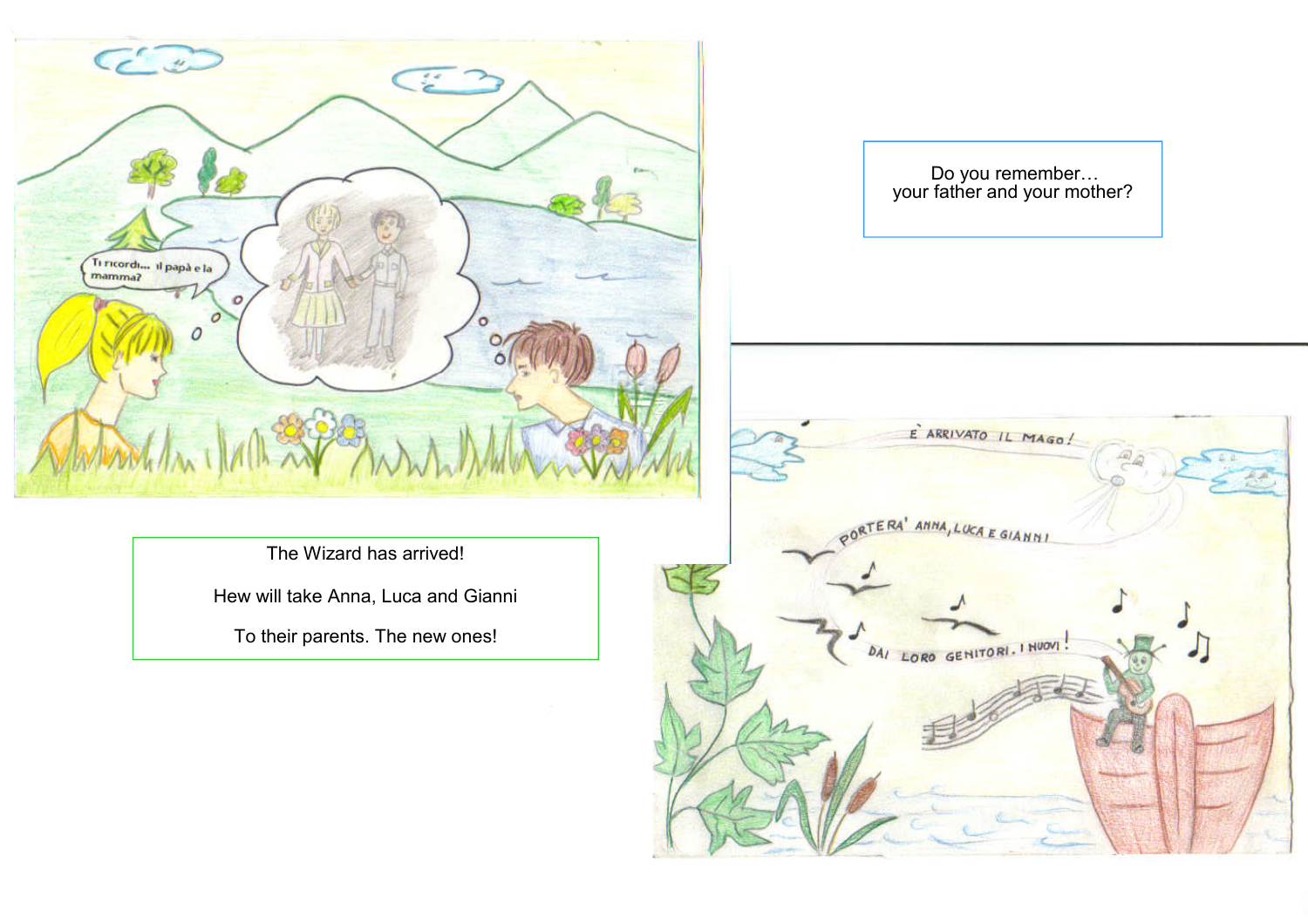![](_page_3_Picture_0.jpeg)

 When the Wizard will arrive away from here he will take you… A family he has found for you who welcomes your past... A lot of love they will give you because a great heart they have…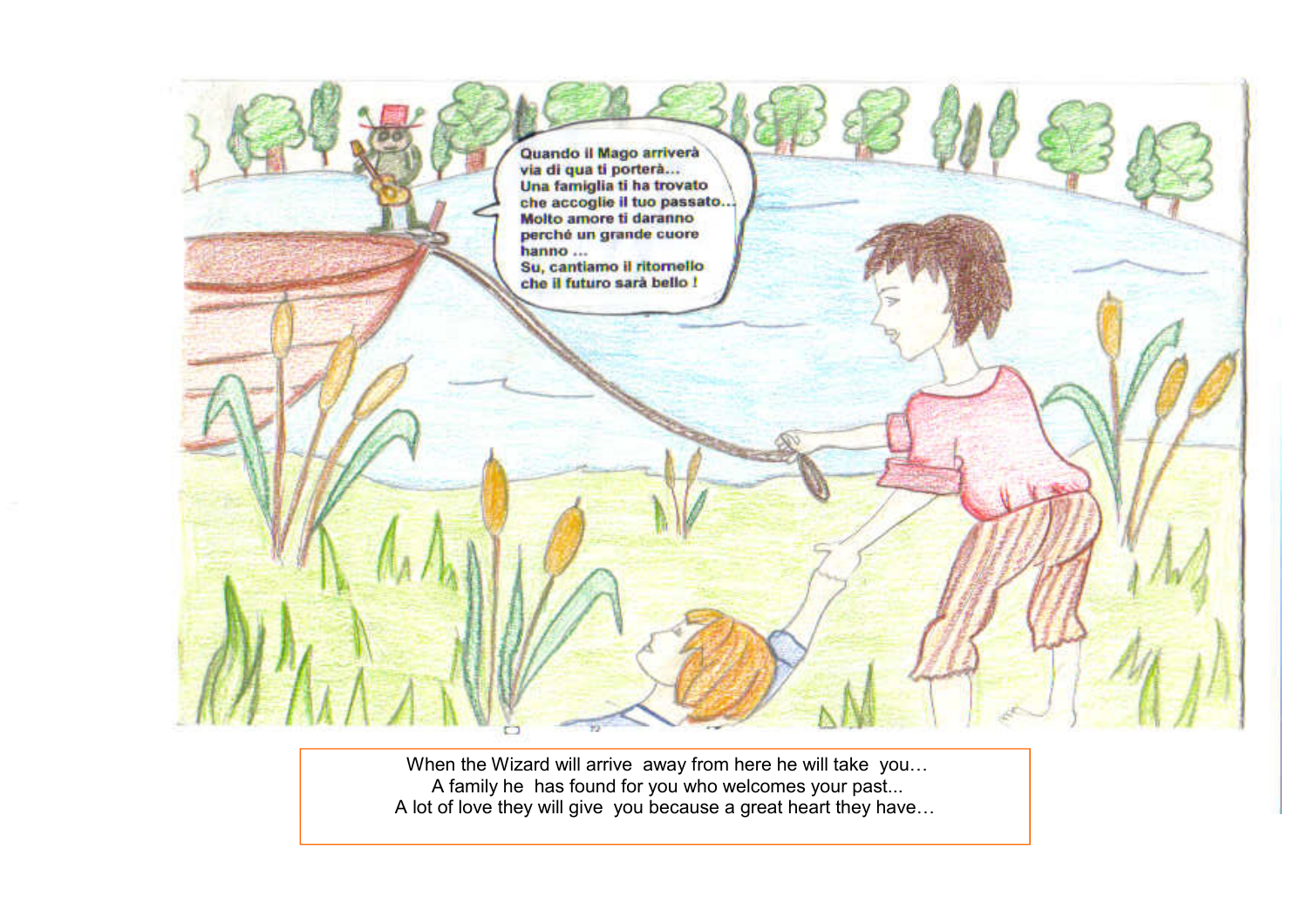![](_page_4_Picture_0.jpeg)

Hey, Wizard!

Look at that child… he dreams of his parents.

Even Paola (the most grown up) had hoped to board that boat, but it had ever happened.

I wish I went also with the Wizard.

![](_page_4_Picture_5.jpeg)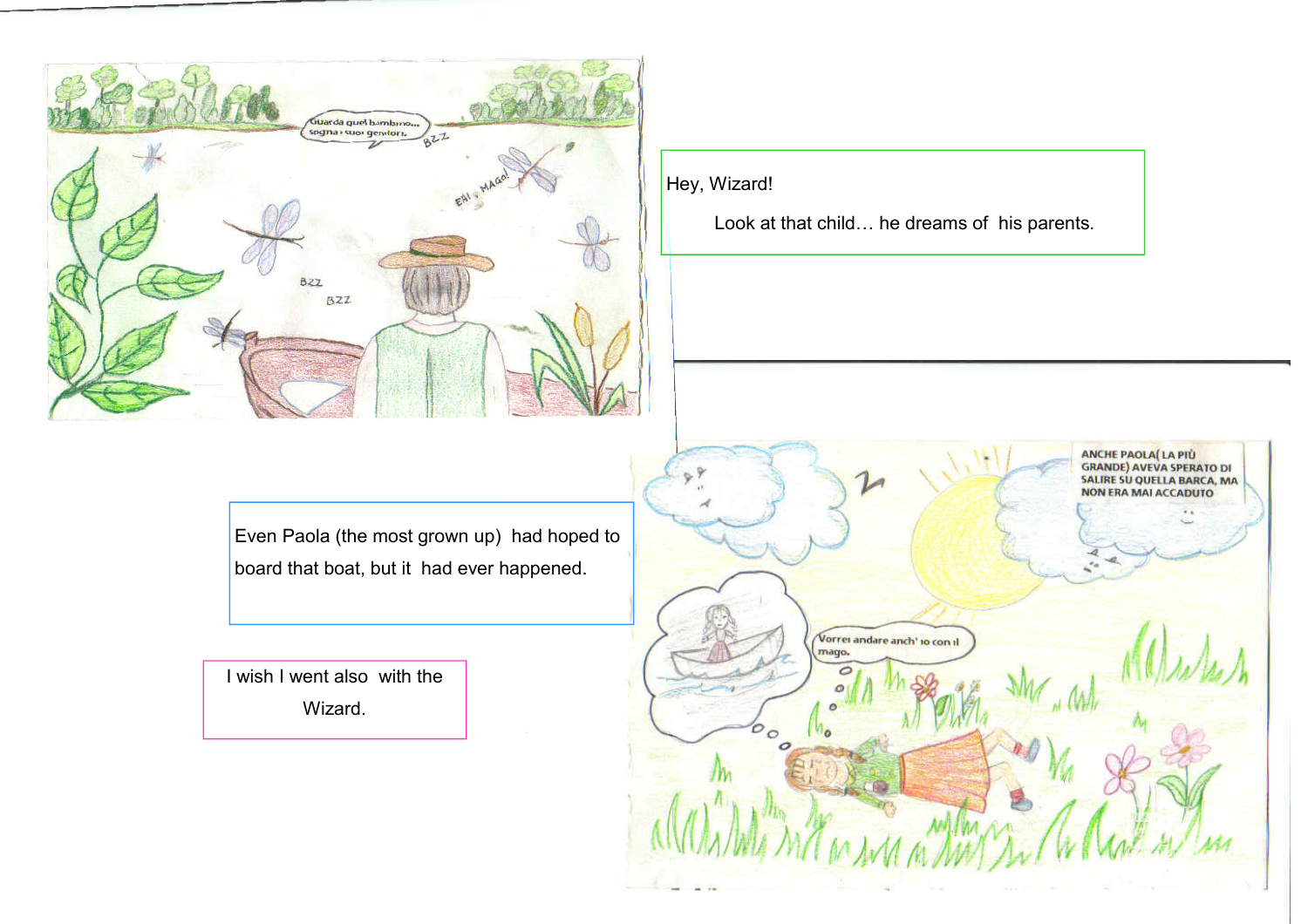![](_page_5_Picture_0.jpeg)

Why does he never pick me up? I want to leave… …I will not stay here any longer.

A ray of sunshine woke her up, nearby there was a book...

 Looks what a beautiful book... ...Uhm... Perhaps even for me

there is someone…

THE WIZARD OF THE CHILDREN

![](_page_5_Picture_6.jpeg)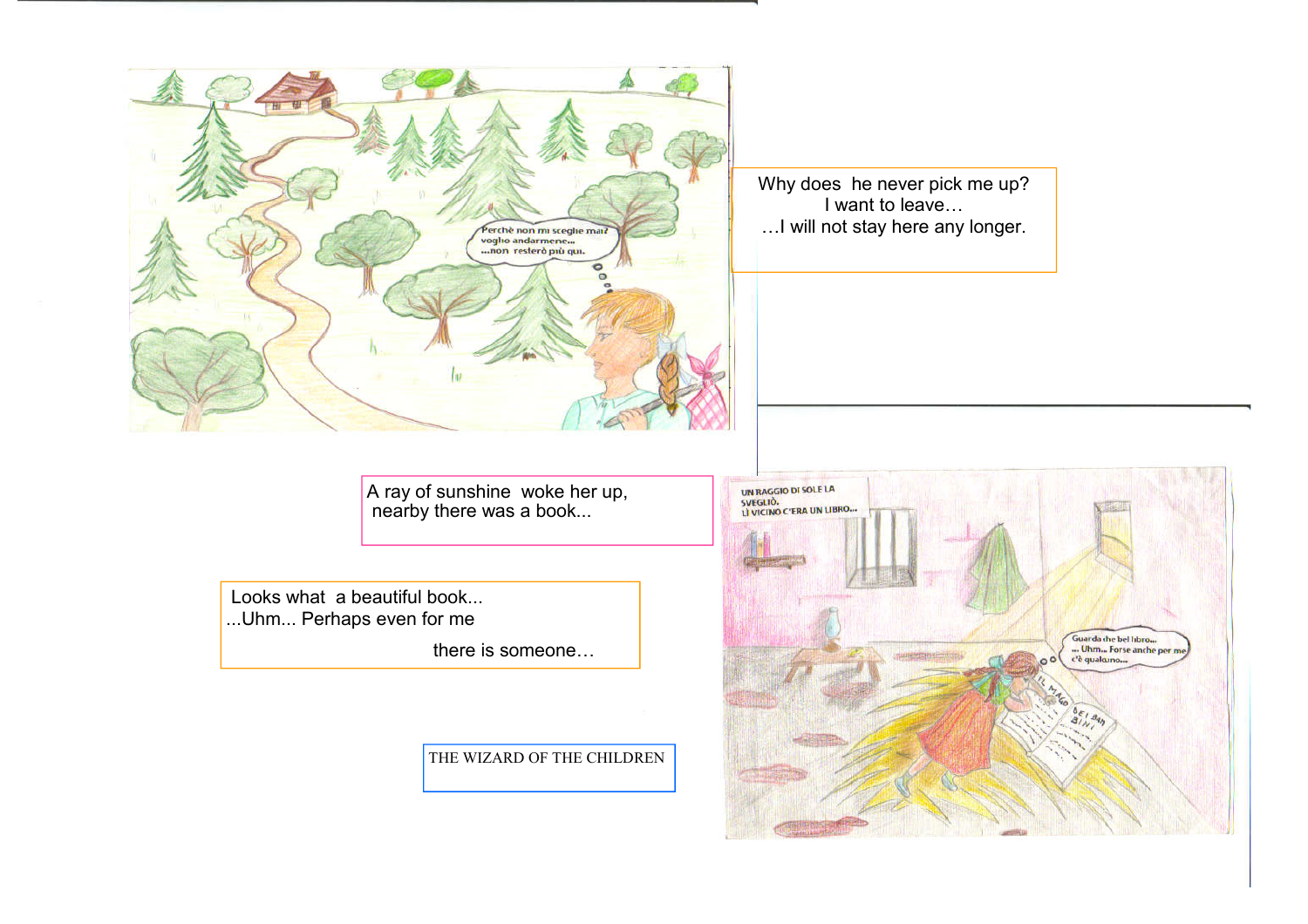![](_page_6_Picture_0.jpeg)